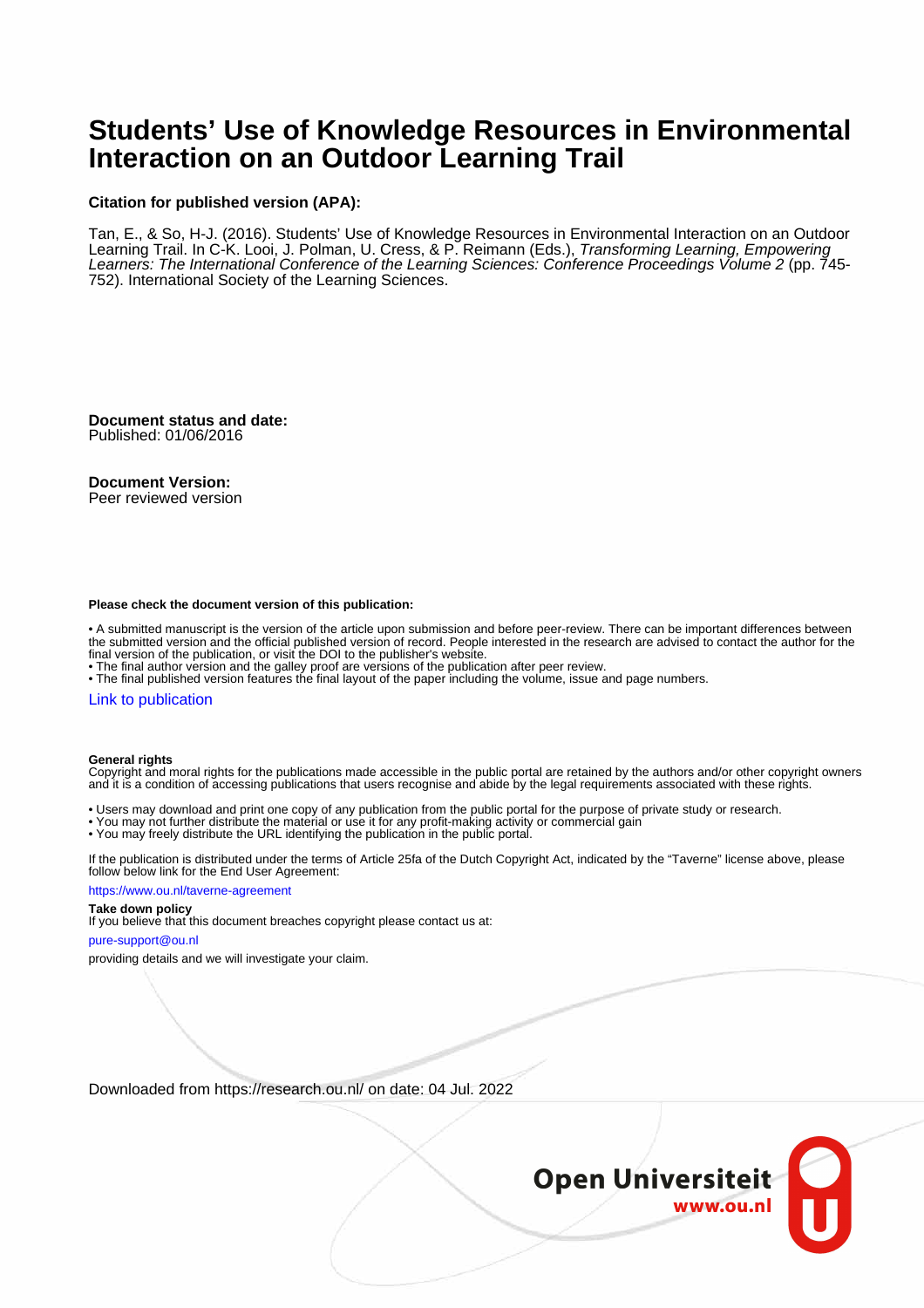## **Students' Use of Knowledge Resources in Environmental Interaction on an Outdoor Learning Trail**

Esther Tan, Open University of the Netherlands, esther.tan@ou.nl Hyo-Jeong So, Ewha Womans University, hyojeongso@ewha.ac.kr

**Abstract:** This study examined how students leveraged different types of knowledge resources on an outdoor learning trail. We positioned the learning trail as an integral part of the curriculum with a pre- and post-trail phase to scaffold and to support students' meaning-making process. The study was conducted with two classes of secondary two students. We coded two groups' discourse to examine the use of knowledge resource types in the meaning-making process in an outdoor learning setting: contextual resource, new conceptual resource, prior knowledge resource, as well as the relationship among these knowledge resource types. Next, we also examined environmental interaction and integration in the students' use of these knowledge resource types. Analysis showed that contextual resources are chiefly instrumental in fostering students' capacity to harness new conceptual resource and to activate prior knowledge resource in interacting with and integrating the outdoor learning environment in the meaning-making process.

## **Introduction**

Rapid technological advances have revolutionized the way people learn, as well as redefined learning spaces to embrace learning beyond the four walls of the classroom. Research studies on outdoor learning and mobile learning (e.g., Kerawalla et al., 2012; Maulucci & Brotman, 2010; Maynards & Waters, 2007; Orion & Hofstein, 1994; Sharples, Taylor & Vavoula, 2007) accentuated some similar theoretical convictions: a) the criticality of understanding learners' interaction with the environment endowed with rich physical affordances; b) learners' interpretation of the physical environment; and c) the integration of outdoor learning with indoor classroom learning in the meaning-making process. Orion et al.'s (1997) study found that *active interaction with the environment* is instrumental in meaning-making on an outdoor field trip. Likewise, Frohberg et al.'s (2009) review of mobile learning accentuates the importance of *physical interaction* with multiple resources available in the environments; giving emphasis to the design of learning activities to empower learners to capitalise on the immediate physical space and the *resources* available to enhance the learning context.

Notwithstanding the multitude of studies on outdoor learning, research remains unclear on the meaning-making process: a) how learners use the different types of knowledge resources, in an outdoor learning setting to co-construct knowledge; b) how learners interact with the outdoor learning environment to enhance and/ or advance the different types of knowledge resource; and c) how learners integrate outdoor and indoor learning experience harnessing these knowledge resource types. Building on our previous research on small group collaborative learning, this study explores the knowledge resource types students use on an inter-disciplinary mobile learning trial. We also investigate students' interaction with and integration of the physical environment, where the outdoor learning trail forms an integral part of the curriculum from pre-to-post learning trail.

## **Theoretical Framework**

### Outdoor Learning as Environmental Interaction

In outdoor learning, students assume an active role in constructing information from the environment where the "d*irect experience with concrete phenomena and materials*" (Orion, 1993, p.325) becomes key in the meaning-making process; a process which Kerawalla (2012) coined it the "sense-making process" in her study on students' interaction with the physical environment. The interaction with the physical environment concretizes the otherwise, inert or abstract concept, knowledge and skills acquired within the confines of the classic classroom. Thus, *environmental interactions* form a significant signpost in an outdoor learning context to help students make sense of the world around them. Here, learners are given the authentic platform to attach values and meaning to the objects and the surrounds. Maynards and Waters' (2007) work on outdoor learning for children also underscores the potential of the outdoor learning environment where it fosters the construction of knowledge on a larger scale: exploring the world at first hand and experiencing natural phenomena. On a similar note, Kerawalla et al.'s (2012) work on *doing geography* showed that students develop and acquire new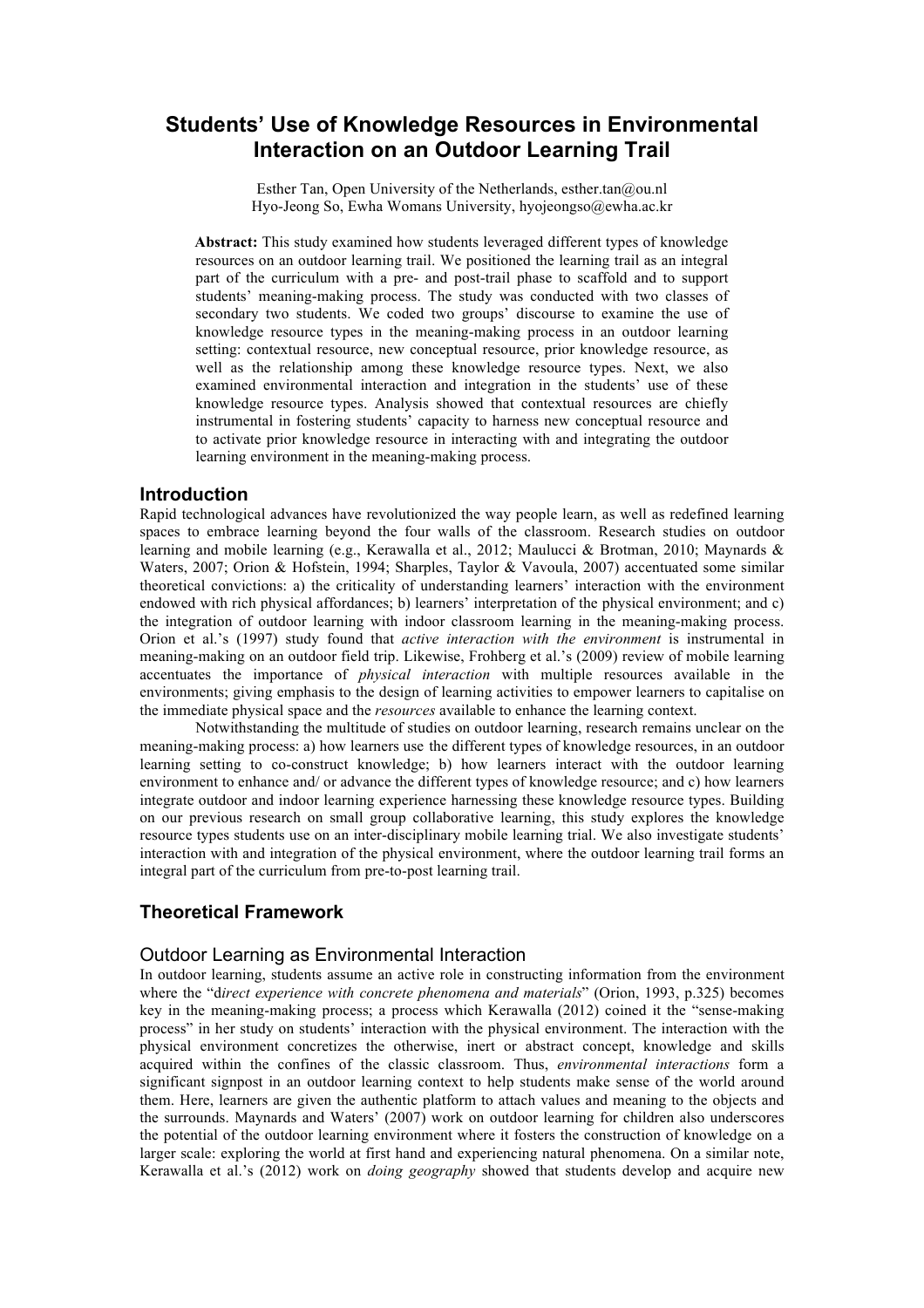skills not taught in the traditional classroom setting, but through their *situated interactions* with the environment and *improvisational interpretations* of the environment. These new skills emerged as students responded to the challenges in the data collection process. Apart from skills, the appropriation of knowledge with the real world environment becomes contextualized and assumes meaning through use.

Environmental interaction essentially draws upon two intricately interwoven elements: *learning* and *context*. Sharples et al. (2005) contend that the essence of mobile learning lies in understanding how people "create impromptu sites of learning" as they cross from one context to another. In a nutshell, the context for learning does not reside in the surrounds, but rather it is the learners who give meaning to the context. Here, *knowing* and *contexts* are mutually constitutive; and *learning* is "(re)conceived as fundamentally constitutive of the contextual particulars in which it is nested" (Barab & Krishner, 2001, p.5). This also mirrors Pachler's (2009) notion of mobile learning where learning is conceived "as semiotic work and meaning making in which users develop, with the aid of devices, new cultural practices with and through which they learn and strengthen their resources for meaning-making whilst interacting with the world ... (p.5)". Learners become active agents in the meaning-making process in an outdoor learning setting where they undertake activities to interact with the environment to concretize or create knowledge which culminates in the development of "new cultural practices", and thereby, strengthen their "resources for meaning-making".

### Knowledge Resources for Environmental Interaction

As aforementioned, the interaction with the outdoor learning environment implies that learners are engaged in reinterpreting and re-contextualizing during the meaning-making process: attaching new values and meanings to the environmental features (Pachler, 2009). However, this process is not without its inherent challenges. Kerawalla et al.'s (2012) study on students' sense-making process in a geography field trip found that students had to leverage a range of multimodal resources from gesture to prior classroom learning to support their engagement in the interaction with and interpretation of the learning environment. Here, students learn flexibility in their use of knowledge resource types to respond to varying contextualized situations, as well as construct or create new knowledge. Orion and Hoffstein's (1994) works on field trips surface the concept of *novelty space,* which comprises of three essential pre-field variables, namely, the *cognitive*, the *geographica*l and the *psychological* novelty. Cognitive novelty refers to the concepts and skills learners would be confronted with during the field trip; geographical novelty is related to learners' familiarity with the location of the field trip; and psychological novelty refers to the psychological readiness, and inherently, learners' prior experiences with outdoor learning experiences. They observed that students showed better learning performance on a field trip when this *novelty space* is reduced. In other words, the body of knowledge resources made available and accessible for learners' appropriation of these various knowledge resource types during their interaction with the outdoor environment can significantly reduce all three novelty spaces.

From the perspectives of knowledge resources in collaborative learning settings, it is important to examine how learners leverage different types of knowledge resources available to them for knowledge convergence. The body of knowledge resources could be conceived of as a tool that allows groups to have flexibility and manipulation during the interaction with and interpretation of the environment where knowledge resource types can be restructured and approximated to respond and to react to new situations. Fischer and Mandl (2005) examined how students in different collaboration conditions used a range of knowledge resources for process and outcome convergence. Their study identified three core knowledge resource types in the collaborative meaning-making process to construct knowledge: *contextual resource*, *new conceptual resource* and *prior knowledge resource*. Contextual resource refers to the 'case information in the given case'; new conceptual resource refers to new 'theoretical concepts' that students learn within a theory text and prior knowledge resource means theoretical concepts not taught in a theory text, but are likely to have emerged from students' prior learning experiences. Of equal significance would be two other categories of resource use: the relationship between contextual resource and new conceptual resource, as well as the relationship between contextual resource and prior knowledge resource.

Against this theoretical backdrop on environmental interaction and use of knowledge resource types in outdoor learning, our research questions are:

- RO 1: What type of knowledge resources do students use in an unstructured activity on an inquiry-based outdoor learning trail?
- RQ 2: What is the relationship between the type of knowledge resources and students' interaction with the environment on an inquiry-based outdoor learning trail?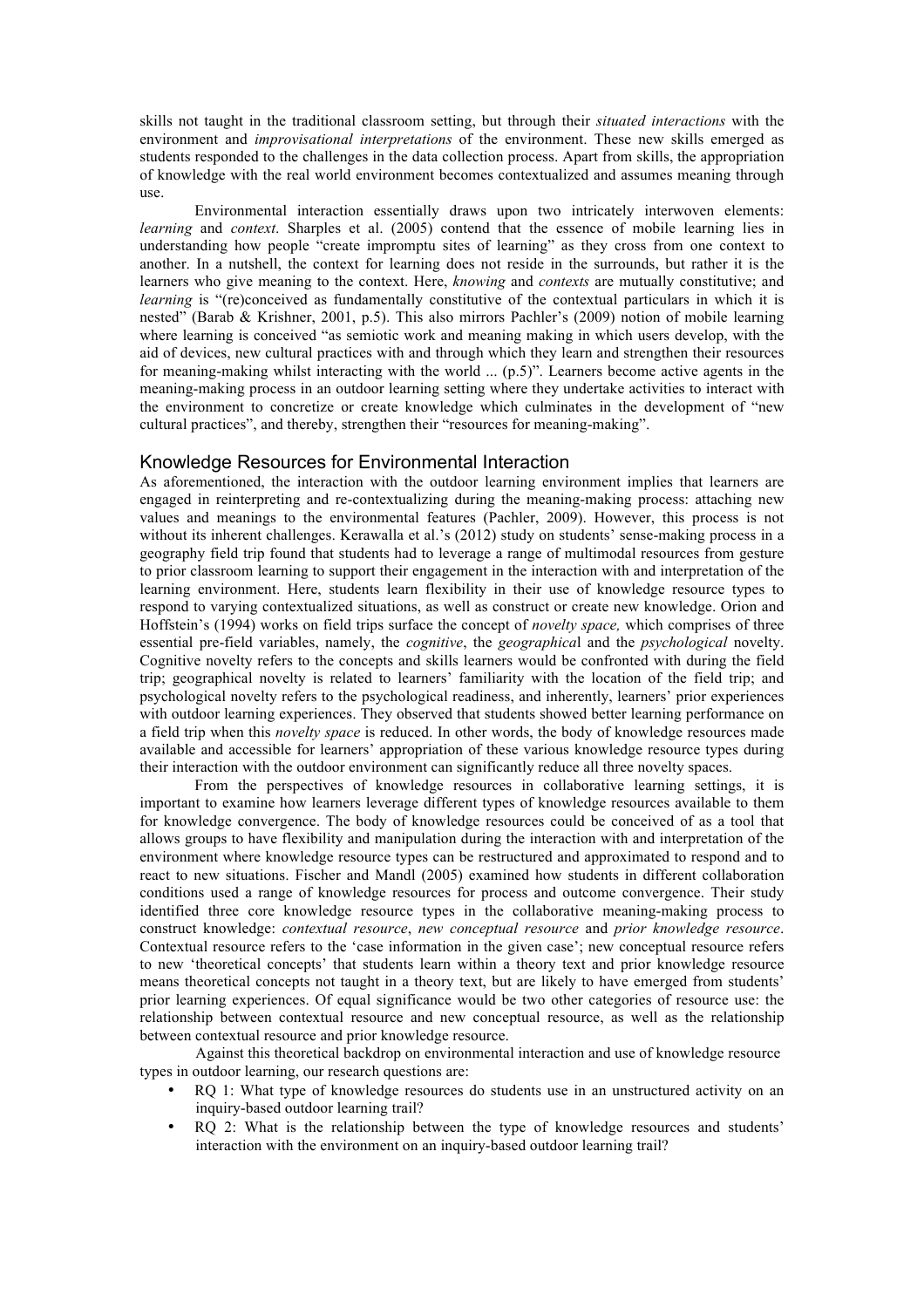## **Research Methodology**

## Participants and research setting

The research study was implemented with two classes of secondary two students  $(N=40)$  at one of the future schools in Singapore; a forerunner in the use of emerging interactive digital media-based tools and mobile technologies for teaching and learning both in-and-out of the classroom learning settings, as well as across all subject areas and levels. The mobile learning trail took place at the Singapore River where students could learn about the history of the Singapore civilization, the importance of the river location and the measurement of water quality and conditions. We chose the Singapore River as an ideal location for interdisciplinary learning as students could explore various topics of inquiry by synthesizing history, geography and science knowledge. The outdoor learning trail was conducted in small groups of four to five members, resulting in eight groups from the two classes.

## Design of the outdoor learning trail

We position the outdoor learning trail not as a stand-alone, one-day event, but as an integral part of the formal curriculum with a pre- and post-trail phase. All learning activities were co-designed by the research team and the collaborating teachers. The recce trips of the river trail site formed a very critical phase in our design and development process of the overall trail structure: structured activities and the phasing in of an unstructured activity where students could pursue their own inquiry generated during the pre-trail phase. The recce trips enabled collaborating teachers (also the content experts) from the geography, history and biology department, to see how the three subjects could lend content to each other in the design of the trail activities.

Table 1 presents the overview of the learning outcomes and lesson activities for each phase. To facilitate the integration of conceptual understanding of the three different subjects on river, civilization and change, students were given an overarching BIG (Beyond Information Given) question on "why does civilization begin at the mouth of a river?". Next, the various activities in the pre-trail, as well as during the trail were designed to scaffold and to support the students' inquiry-based learning process and their responses to this BIG question. First, pre-trail lesson on famous rivers in the world was a tune-in activity to provide a baseline theoretical understanding about the given BIG question. The tune-in activity also enabled students in small groups to develop own line of inquiries relating to the BIG question that they want to pursue during the unstructured learning activity (see Table 1) at the Singapore River Trail.

Second, the outdoor learning trail includes both structured and unstructured learning activities. Structured learning activities refer to the series of tasks designed a priori by the teachers and researchers whereas the unstructured learning activities refer to the inquiry tasks that students had developed in their respective small groups during the pre-trail lesson. To scaffold students' meaningmaking process in the structured learning activities, trail activities were designed with a gradual progression from well-structured task-types (performative and applicational) to less-structured tasktypes (knowledge generative and synthesis) at the three learning stations along the river (see Table 1 for a brief overview of the trail and task design). After completing all trail activities, students in a small group of fours or fives were given thirty to forty minutes to pursue their own line of inquiry (generated in the pre-trail phase) during the unstructured activity along the river vicinity.

Third, post-trail activities back in class were a measure for summary of learning, follow-up and debrief, allowing groups to share their findings, and attempt a 'rise-above' phase of the progressive inquiry cycle of knowledge building.

| BIG Question: Why does Civilization begin at the mouth of a river? |                                                                                                                                                                                                                                                                                                      |                                                                                                                                                                                                                                |  |  |  |
|--------------------------------------------------------------------|------------------------------------------------------------------------------------------------------------------------------------------------------------------------------------------------------------------------------------------------------------------------------------------------------|--------------------------------------------------------------------------------------------------------------------------------------------------------------------------------------------------------------------------------|--|--|--|
| Phase                                                              | <b>Desired Learning Outcomes</b><br>Lesson Activities                                                                                                                                                                                                                                                |                                                                                                                                                                                                                                |  |  |  |
| Pre-trail<br>(in class)                                            | Students should be able to:<br>1. Develop group pre-trail inquiry and/or<br>hypothesis relating to the big question.<br>2. Draw connections to similar inquiries and<br>hypotheses at the class level.<br>3. Provide constructive feedback on inquiries<br>and hypotheses presented by other groups. | 1. List three famous rivers in the world, their<br>common features and functionalities.<br>2. Develop one group pre-trail inquiry/<br>hypothesis relating to the big Q on river and<br>civilization in the web-based platform. |  |  |  |
| Trail                                                              | Structured Learning Activities in the Learning                                                                                                                                                                                                                                                       | Performative tasks                                                                                                                                                                                                             |  |  |  |
| (Singapore)                                                        | Trail                                                                                                                                                                                                                                                                                                | 1. Measure the river water conditions.                                                                                                                                                                                         |  |  |  |
| River)                                                             | 1. Transfer skills and concepts acquired in the                                                                                                                                                                                                                                                      | 2. Determine the location for ideal water                                                                                                                                                                                      |  |  |  |
| (Showing)                                                          | classroom to the outdoor learning                                                                                                                                                                                                                                                                    | conditions.                                                                                                                                                                                                                    |  |  |  |

|  |  | Table 1: Overview of Desired Learning Outcomes & Lesson Design from Pre-to-Post Trail |  |  |  |
|--|--|---------------------------------------------------------------------------------------|--|--|--|
|  |  |                                                                                       |  |  |  |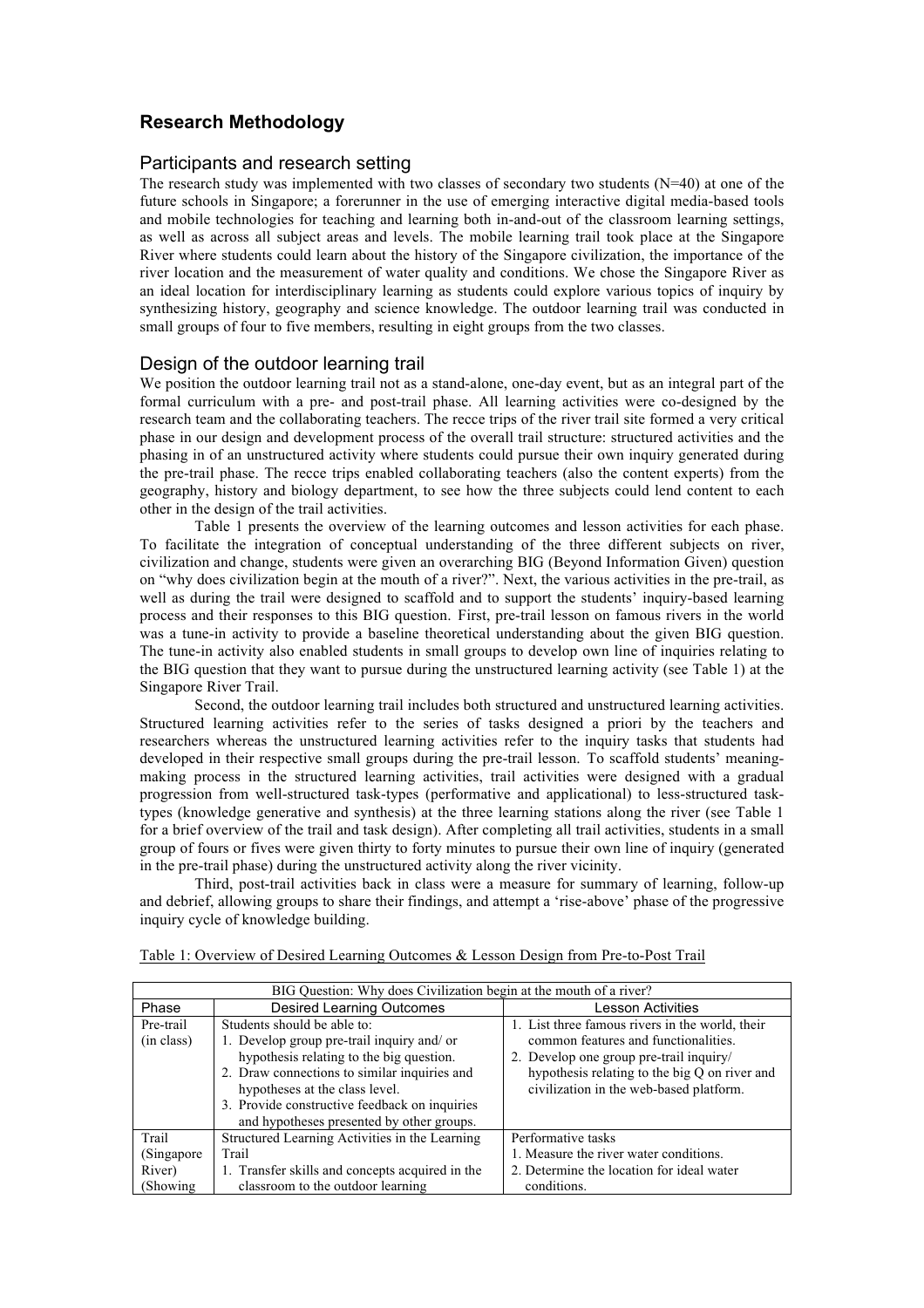| only<br>the<br>learning<br>station<br>Clarke<br>Quay) | environment in the undertaking of<br>performative task types.<br>2. Apply the integrated conceptual<br>understanding of the three different subject<br>areas in the knowledge generative and<br>synthesis task types.                                                               | Knowledge generative $\&$ synthesis tasks<br>3. Explain why location has ideal water<br>conditions.<br>4. Discuss the importance of water quality.                                                                                                                                                             |
|-------------------------------------------------------|-------------------------------------------------------------------------------------------------------------------------------------------------------------------------------------------------------------------------------------------------------------------------------------|----------------------------------------------------------------------------------------------------------------------------------------------------------------------------------------------------------------------------------------------------------------------------------------------------------------|
|                                                       | Unstructured Learning Activities in the<br>Learning Trail<br>Students pursue their own pre-trail inquiry<br>leveraging on the physical affordances of the<br>technological tools and the learning<br>environment. They are free to move around in<br>the vicinity of the river site | Students in small groups pursue their own line<br>of inquiry in this unstructured learning activity<br>(30 min.), to investigate the pre-trail inquiry<br>(i.e. the research questions they developed) and<br>the hypothesis (each pair in the small group of<br>four to five shares an iPad and data-logger). |
| Post-trail<br>(in class)                              | 1. Identify new ideas/concepts developed<br>(during the unstructured learning activity)<br>relating to the big question<br>2. Synthesize and evaluate findings (pre-trail)<br>inquiry and trail tasks) in response to the big<br>question                                           | 1. Class session where students share their<br>collated findings and new concepts<br>developed in response to the big question.<br>2. Students attempt a rise above to the big<br>question in the knowledge forum, identify<br>new knowledge and concepts and advance<br>their ideas at the class level.       |

## Technology mediation

As an initial study to investigate students' use of knowledge resource types and environmental interaction, the deployment of mobile technologies is intended to empower students to pursue their own line of inquiries, creating their own content with peers on an outdoor learning trail. Each small groups of four to five, was equipped with two iPads and two data-loggers and probes (to measure the water condition). And to reduce the physical presence of the teacher and frontal loading of information, all trail activities were hosted on the web-based platform (see Figure 1). Students were also able to host all their findings and collated artifacts (pictures, data, etc.) on the web-based platform. The provision of the broadcast alerts and feedback features seek to enable immediacy of teacher facilitation and intergroup communication during the learning trail.



Figure 1. Web-based platform hosting all trail activities and customized Google map of trail site



Figure 2. Well-structured task on measuring water conditions at three different sections of the river

## Data collection and analytic approach

To examine more closely the use of knowledge resource types and the interaction with the physical environment, we observed two groups of students from each of the two classes. Group A had four students and Group B had five students. Group discourse and interaction was video- and audiorecorded and transcribed (approx. 38 pages in total) for analysis. Excluding non-task talk and the sporadic private conversations, we analyzed a total of 113 segments of content- and task-related statements (questions statements inclusive) in the group's discourse. Chi (1997) proposes the use of semantic boundaries to determine the unit of analysis as an idea may require a few sentences to put across. Moreover, similar ideas could be surfaced several times by team members who are more vocal. Hence, each of the 113 segments forms an unit of analysis and may contain one or more than one statements/ question statements depending on the discussion threads, ideas and turn of talks.

In this paper, we focus mainly on how small groups used a range of different knowledge resource types in the unstructured activity to pursue their inquiries. For discourse analysis, we adapted the coding scheme from Fischer and Mandl's (2005) study where they investigated the knowledge resource types learners use in the group discourse. Table 2 shows the various categories of knowledge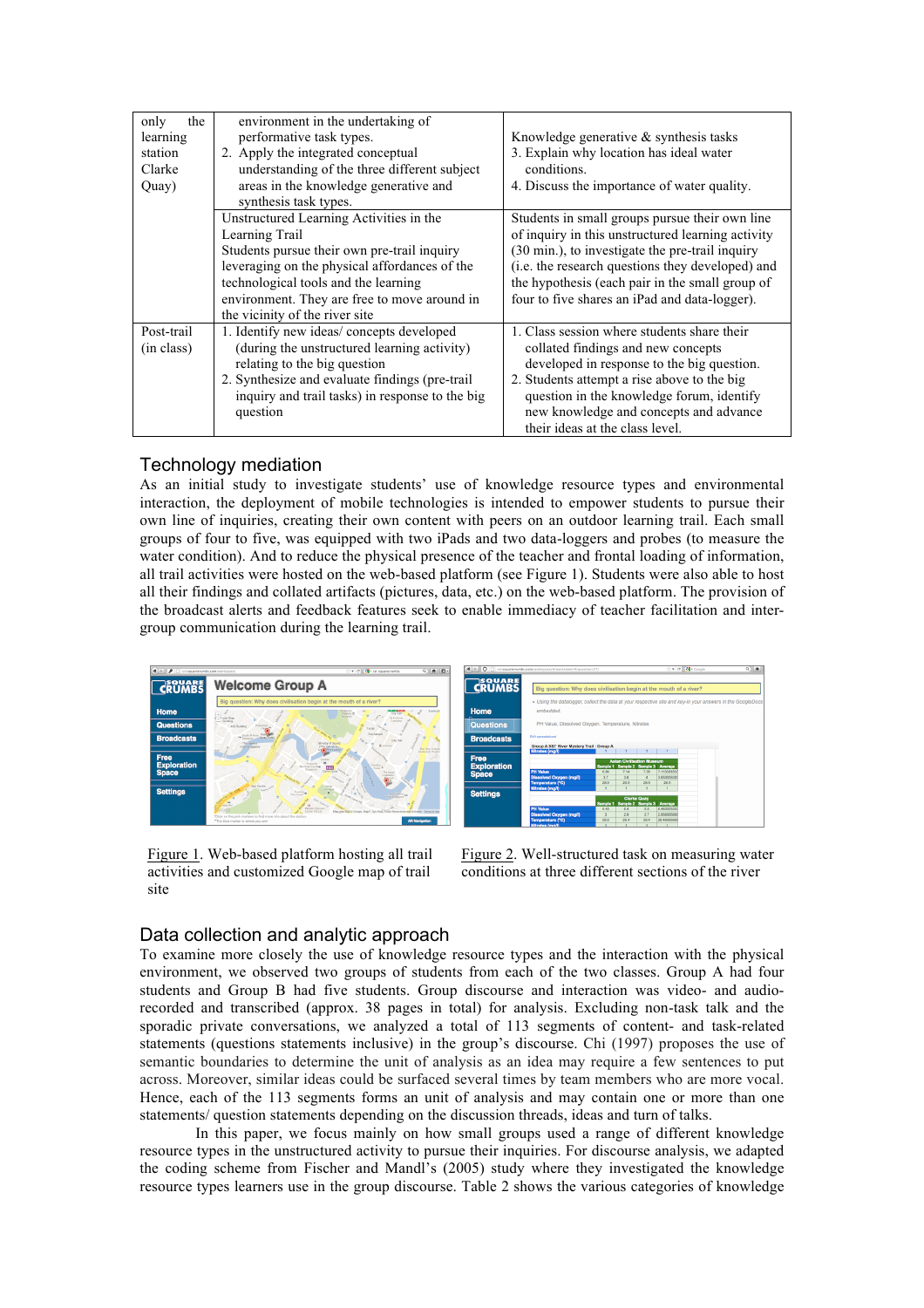resources defined in this study: considering the outdoor learning context and the curriculum design. First, we define *Contextual Resources* (CR) as a type of knowledge resource made available at the pretrail activities, the overarching Big Question, as well as the trail activities that provide students with the contextual information. Second, *New Conceptual Resources* (NCR) is defined as a type of knowledge resource that integrates the conceptual understanding of the three subjects, geography, history and biology on river, civilization and change, explicitly covered in the textbook. Lastly, *Prior Knowledge Resources* (PKR) refers to a theoretical concept not covered in the textbook. We also examined (a) the relations between contextual resources and new conceptual resources (CR & NCR), and (b) the relations between contextual resources and prior knowledge resources (CR & PKR). The relation between new conceptual resources and prior knowledge resources was not examined, as these two types of resources are mutually exclusive.

|                                                    | <b>Content Dimension</b>                                                         |  |  |
|----------------------------------------------------|----------------------------------------------------------------------------------|--|--|
| <b>Categories of Knowledge</b><br><b>Resources</b> | <b>Descriptor and Sample Statements from Group Discourse</b>                     |  |  |
| Contextual Resources (CR)                          | Statement and question statement that explicitly refer to the contextual         |  |  |
|                                                    | information; arising from undertaking the pre-trail activities, the BIG          |  |  |
|                                                    | Question, as well as the trail activities at the trail site.                     |  |  |
|                                                    | e.g., "move the port because it was very polluted"                               |  |  |
| New Conceptual Resources                           | Statement and question statement that refer to the integrated conceptual         |  |  |
| (NCR)                                              | understanding of the three subjects; arising from interaction with the           |  |  |
|                                                    | physical affordances of the trail site.                                          |  |  |
|                                                    | e.g., "so he (The prime minister) decided to make it into a commercial,          |  |  |
|                                                    | residential and entertainment precinct."                                         |  |  |
| Prior Knowledge Resources                          | Statement and question statement that make explicit reference to a               |  |  |
| (PKR)                                              | theoretical concept(s), not included in the theory text (also could be activated |  |  |
|                                                    | owing to the interaction with the physical affordances of the trail site).       |  |  |
|                                                    | e.g., "Our country saw that trading would not boost the economy".                |  |  |
| Relations between Contextual                       | Statement and question statement that link a theoretical concept(s) within the   |  |  |
| Resources & New Conceptual                         | theory text to the contextual information.                                       |  |  |
| Resources (CR & NCR)                               | e.g., "no the trading port wasn't removed. It was replaced, it was replaced to   |  |  |
|                                                    | make way for tourist attractions and others."                                    |  |  |
| Relations between Contextual                       | Statement and question statement that link a theoretical concept(s) not in the   |  |  |
| Resources & Prior Knowledge                        | theory text to the contextual information.                                       |  |  |
| Resources (CR & PKR)                               | e.g., "It is because that time when they needed foreign talents"                 |  |  |

Table 2: Coding Categories of Content Dimension (adapted from Fischer & Mandl, 2005)

## **Findings**

This section addresses the aforementioned research questions. We shall begin with RQ1 - presenting the findings of the knowledge resource types both groups used in the unstructured activity on an outdoor learning trail, before proceeding to RQ 2 - discussing the findings on students' interaction with the environment and use of the knowledge resources.

## A comparison of the frequency of knowledge resource types used

Figure 3 shows the frequency of the range of knowledge resources for group A and group B. Both groups showed higher use of contextual resources as compared to other knowledge resource types. Another noteworthy finding is that students were able to develop new conceptual resources by harnessing contextual resources. They were also able to draw connections between contextual resources and new conceptual resources in their interaction with the physical environment.

One distinguished difference between both groups lies in both the activation and application of prior knowledge resources. Group B generated higher number of statements (question statements inclusive), showing use of prior conceptual knowledge resource than Group A did (see Figure 3). We also attribute this phenomenon to the nature of pre-trail inquiry generated by each group. Group B's pre-trail inquiry focused on the "*timing* of the clean river campaign in the 1980s" and they hypothesized that some significant events could possibly explain the occurrence of the clean river campaign. Contextual resources (from undertaking the structured activities) were insufficient for their line of inquiry. Likewise, student's capacity to develop and affirm new conceptual resources and/ or see relations between these resource types became unwittingly contained within the availability and accessibility of the resources available at the learning trail. Analysis of the discourse moves in Group B's discussion thread and field notes showed them making reference to significant events and developments in Singapore during the researched period. They had to affirm these inferences with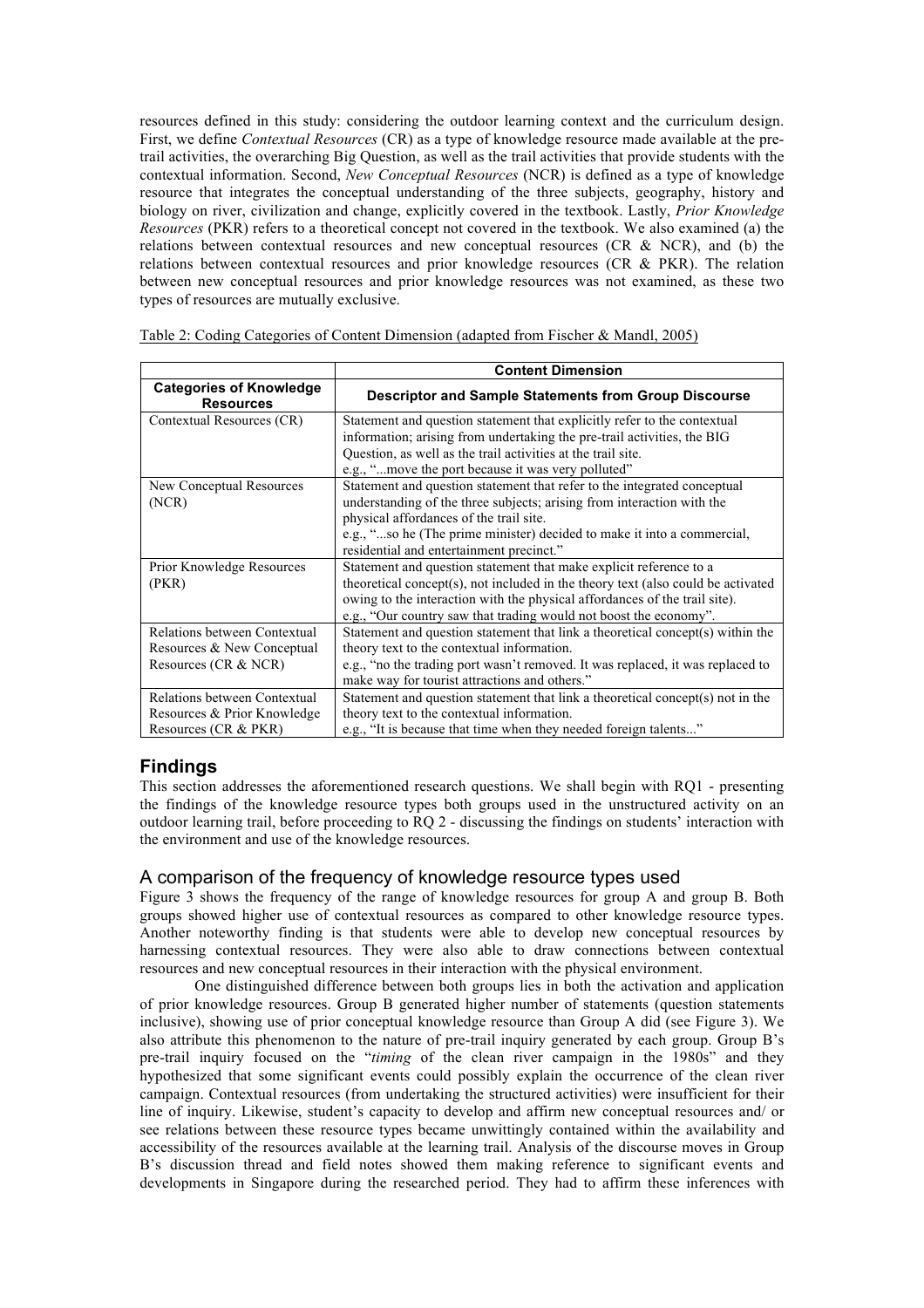authoritative sources on the Internet, before they could eventually construct new meanings and advanced existing prior knowledge. Conversely, Group A's pre-trail inquiry on "what happened to the Singapore River as a trading point, and why it was removed and what is it now?" afforded them greater leverage on contextual resources and the physical affordances of the river site to affirm their new conceptual resources, and to draw valid inferences between contextual and new conceptual resources.



Figure 3. Frequency of Knowledge Resource Types Used in Group Discourse

*Note:* CR= Contextual Resources, NCR= New Conceptual Resources, CR & NCR = Relations between Contextual Resources and New Conceptual Resources, PKR = Prior Knowledge Resources, CR & PKR = Relations between Contextual Resources & Prior Knowledge Resources.

## Environmental interaction and use of knowledge resources

### Relationship between contextual resources and new conceptual resources

By positioning the outdoor learning trail as an integral part of the formal curriculum, the pre-trail activities in the classroom and the structured activities form a significant repository of contextual resources. The provision of pre-trail tune-in activities on famous rivers and the introduction of the BIG question on "Why civilization start at the mouth of a river" are both critical platforms for students to generate their line of inquiry and hypothesis that they intended to pursue during the unstructured learning activity. Albeit that the eight groups from the two classes formulated varied inquiries and hypothesis, yet their intended research inquiries fall within the parameters of the BIG question and the integrated conceptual understanding of the three different subject areas on river, civilization and change. Contextual resources were instrumental for the development of new conceptual resources.

Structured trail activities ranging from well-structured tasks on measuring water conditions to ill-structured tasks on the importance of water quality also form a critical component of the contextual knowledge resources students could use during the unstructured activity where they pursued their own line of inquiry. Figure 3 shows a high usage of contextual resources in contrast to other knowledge resource types. Another reason is the immediacy of contextual resources (trail activities took place prior to the unstructured activity) and the currentness of the interaction with the learning environment where learners are empowered to develop new conceptual resources and draw sound relations between contextual resources and their new conceptual understanding (see Excerpt 1).

The structured trail activities significantly reduced the cognitive novelty as exemplified in the works of Orion and Hofstein (1994). As evident in Group A's discourse, contextual resources on water quality led to the development of new conceptual resources on sedimentation and pollution. Apart from leveraging contextual resources on water quality, environmental interaction was key to the use of contextual resources and the development of new conceptual resources. Students were able to attach new meanings to the context and construct new knowledge and concepts arising from tourism, boats and pollution. The provision of pre-trail activities and the structured activities in the outdoor learning trail enhances the environmental interaction.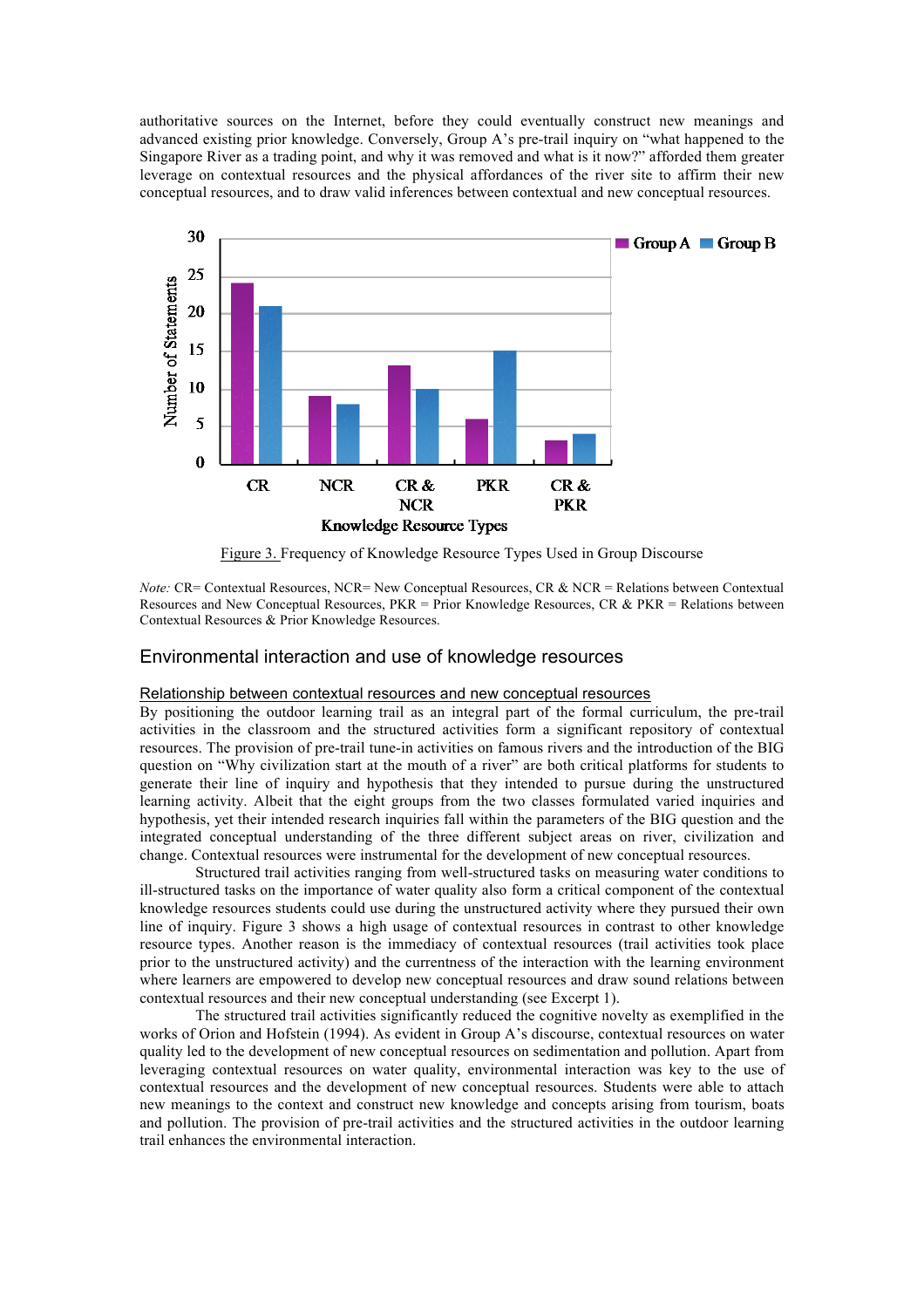| <b>Student</b> | <b>Statement</b>                                                             | <b>Coding Category</b> |
|----------------|------------------------------------------------------------------------------|------------------------|
| Student C      | No, no, the trading port wasn't removed. It was replaced. it was replaced to | CR & NCR               |
|                | make way for tourist attractions and others.                                 |                        |
| Student G      | There's more pollution around the sedimentationthis area because of the      | NCR.                   |
| Student K      | I thought there's more pollution on the other side.                          | CR & NCR               |
| Student G      | There should be more here because there's a lot of  boats                    | CR & NCR               |
| Student C      | There are more tourists around here, so //the boat has to ferry more.        |                        |

Excerpt 1: Group A's discussion on transforming Singapore River from a trading port to touristic site

### Relationship between contextual resources and prior knowledge resources

Students' capacity to draw valid inferences is largely contingent on the environmental interaction to make sense of the contextual resources and prior knowledge resources. Interaction with the physical features of the environment enabled them to activate and concretize prior knowledge during the meaning-making process. This is evident in the discourse (see excerpt 2) between students E and G, as well as students T and E where the group re-contextualised and reinterpreted the surrounds of the Singapore River: they were able to attach new values and meanings to the objects and the features (Pachler, 2009). Next, the activation of prior knowledge resources and the application of contextual resources enabled the students to see the relations between the two types of knowledge resources, as shown in the discourse moves: student E surfaced the vanishing trade of the street hawkers and the plan for more expensive tenants; student Y further advanced this knowledge with his prior knowledge on location, the use of land and the price of land (see excerpt 2).

Excerpt 2: Group B surfacing possible reasons for relocating the port in the clean river campaign

| <b>Student</b> | <b>Statement</b>                                                           | <b>Coding Category</b> |
|----------------|----------------------------------------------------------------------------|------------------------|
| Student E      | Oh because Pasir Panjang had new modern facilities. So they decided to     | <b>PKR</b>             |
|                | relocate the cargo services.                                               |                        |
| Student G      | Near my house, near the west.                                              |                        |
| Student T      | Then what happened to the port here?                                       | <b>PKR</b>             |
| Student E      | And also, they renovate the place. So that  so that there will be a better |                        |
| Student T      | tenant 'cos it's a very modern thing.                                      |                        |
| Student E      | Because at that time, there were a lot of street hawkers, so then, they    | CR & PKR               |
|                | decided to have people who are good at art  more expensive tenants. So     |                        |
|                | they decided to conserve it and organize the place. Get it?                |                        |
| Student Y      | The basic is that they are trying to raise the price of the land?          | CR & PKR               |

However, the scope and subject matter of the various groups' inquiries do determine to a considerable measure the knowledge resource types they were inclined to use in their group discourse. Group B activated more prior knowledge resources to make valid inferences to their inquiries, as illustrated in Figure 3. Further, in the absence of the physical presence of teachers, Group B made use of the authoritative sources via the Internet to affirm their prior knowledge resources relating to the contextual resources and to draw new inferences. Environmental interaction such as the location mapping and navigational possibilities (e.g., bearings, distance and scale etc.) has given them greater agency to test their hypothesis about the clean river campaign and possible significant events. They were able to locate environmental artifacts as evidences to support their hypotheses and affirm findings.

## **Discussion and Conclusion**

This research study reports our initial efforts to explore students' use of different knowledge resources and the relationship of the knowledge resources on an outdoor learning trail. We positioned the outdoor learning trail as part of the formal curriculum (pre-to-post trail) and provided an unstructured activity during the outdoor learning trail to investigate students' use of knowledge resources.

Overall findings showed that students leverage heavily on contextual knowledge resources to negotiate meanings, to create new knowledge and affirm findings to their pre-trail inquiries. Also, students were able to develop new conceptual resources and apply prior knowledge resources due to their physical interaction with the trail site. This is evident from a number of their utterances where a particular place(s) and/or significant national event(s) form their frames of reference in making inferences and drawing connections between different resource types. Students were able to concretize knowledge and concepts owing to the immediacy and currentness of interaction with the rich physical affordances to re-contextualize and to re-interpret contextual and prior knowledge resource.